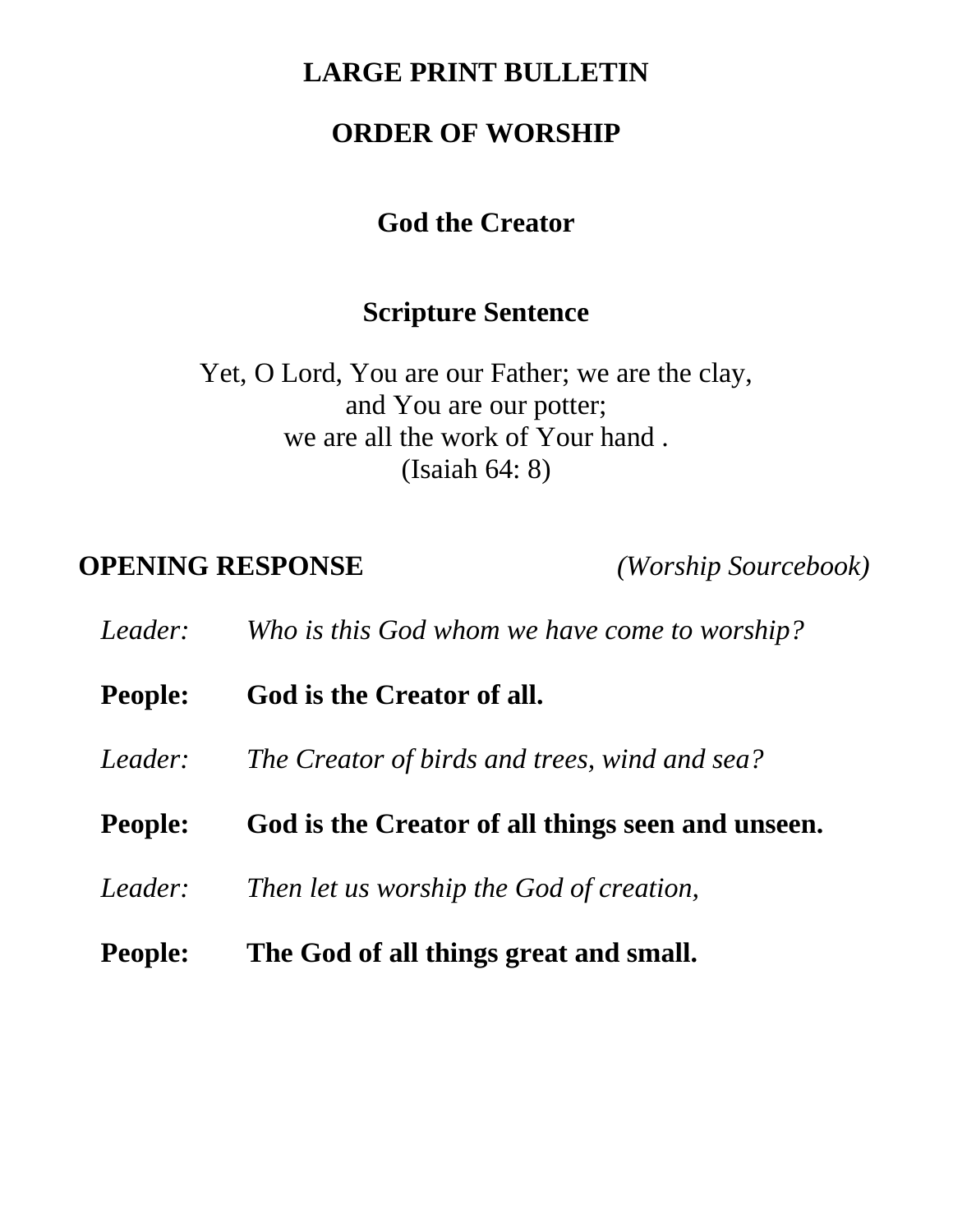## **SCRIPTURE READING Psalm 139:1, 13-16**

O LORD, you have searched me and known me. For it was you who formed my inward parts; you knit me together in my mother's womb. I praise you, for I am fearfully and wonderfully made. Wonderful are your works; that I know very well. My frame was not hidden from you, when I was being made in secret, intricately woven in the depths of the earth. Your eyes beheld my unformed substance. In your book were written all the days that were formed for me, when none of them as yet existed.

### **SILENCE**

# **SACRAMENT OF COMMUNION**

*We will partake of the Sacrament by intinction; you are invited to take bread from the bowl, dip it in the chalice and partake of the elements.* 

## **Invitation**

## **Prayer of Thanksgiving and Consecration**

| Pastor: The Lord be with you.                   |
|-------------------------------------------------|
| <b>People:</b> And also with you.               |
| <i>Pastor:</i> Lift up your hearts.             |
| People: We lift them up to the Lord.            |
| Pastor: Let us give thanks to the Lord our God. |
| People: It is right to give thanks and praise.  |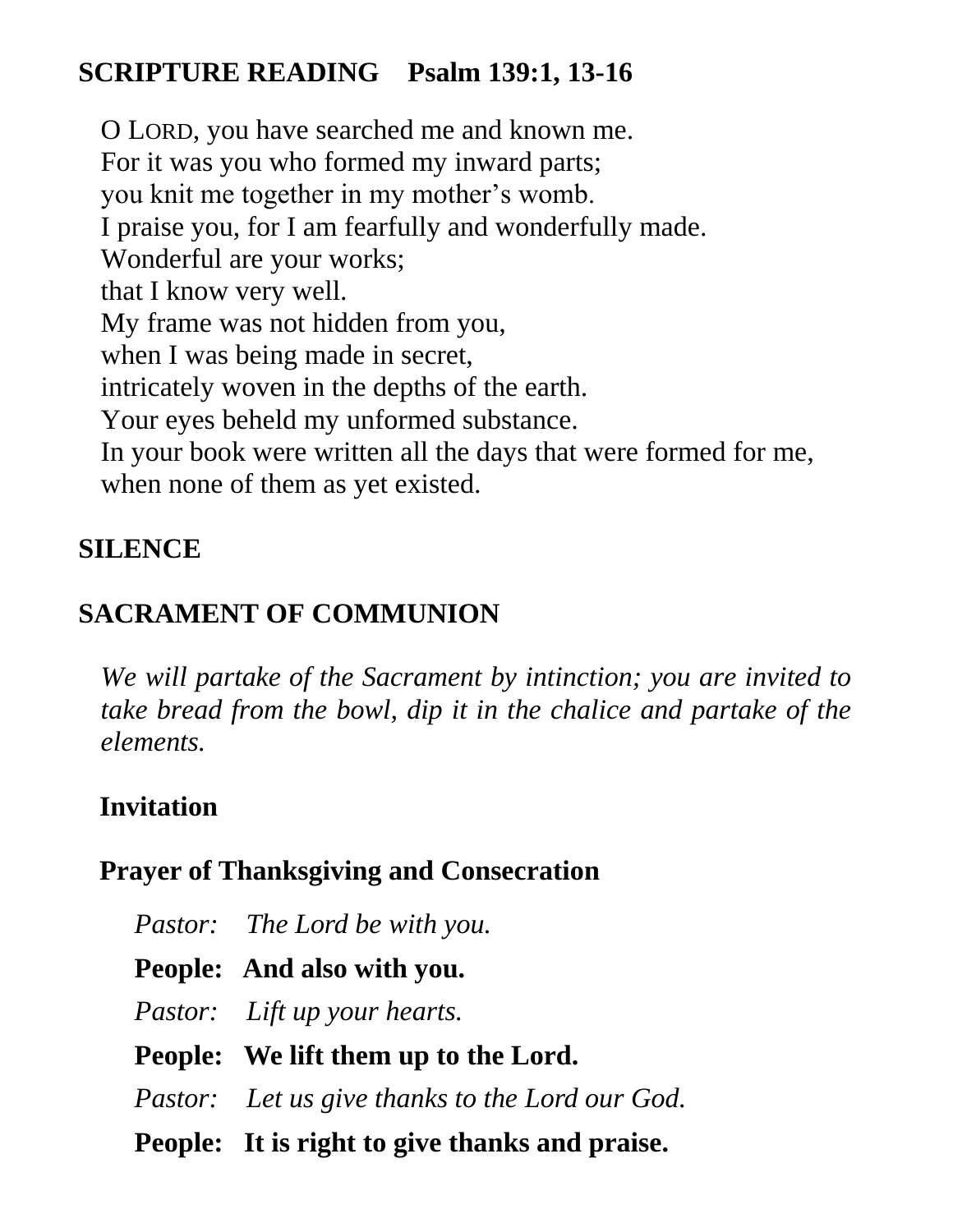……….Our Father, who art in heaven, hallowed be Thy name. Thy kingdom come, Thy will be done, on earth as it is in heaven. Give us this day our daily bread, and forgive us our debts, as we forgive our debtors, and lead us not into temptation, but deliver us from evil, for Thine is the kingdom, and the power and the glory forever, Amen.

#### **Sharing the Bread and Cup**

#### **Communion Prayer**

### **HYMN** Wherever I May Wander

Wherever I may wander, wherever I may be I'm certain of my Maker's love, God's care is over me God made the great high mountains, and made the wide blue sea God made the sky where airplanes fly, God made the world and me Throughout the whole creation, I see God's loving care For everyone in every land, God's children everywhere Wherever I may wander, wherever I may be I'm certain of my Maker's love, God's care is over me

## **PRAYER FOR THE DAY** *(unison) (Worship Sourcebook)*

O God, our heavenly Father, we thank You for the wonderful way our bodies are made. We praise You for each breath we take, each step we take; for the gift of sight and the power to read; for the minds that can observe and store up what they see. We thank You for hands that are skillful in doing work, and for all the creative arts within us. Above all, we praise You that our bodies are the temples of Your own Spirit and that we are made in Your image. Father, we give You praise, through Christ our Lord. Amen.